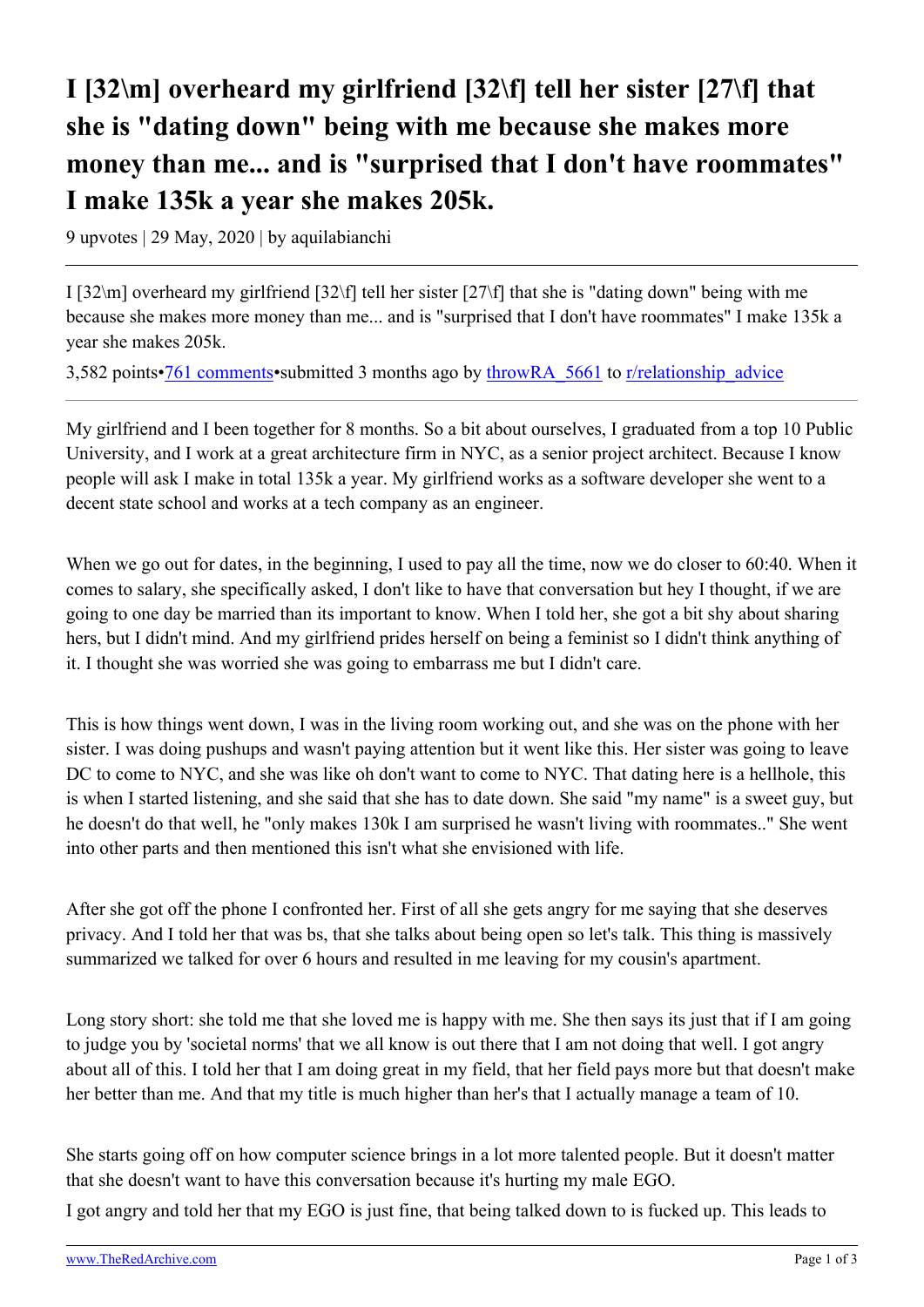more back and forth. And then if she wants to compare me by 'societal standards for men', then I will compare her to societal standards for 'women.' That she isn't a catch by any means that does anyone really want a 30+ year old girlfriend. She starts crying and insulting me more. Says that "she gave me a shot" and that I treat her like this?

I got even angrier and after this I just left. I don't know what to say. I am okay with dating a woman that makes more than me. Really I don't mind. But I hate that she thinks she is smarter/dating down being with me? That's messed up. Also too in our conversation she compared me to some of her ex's that had more money than me. And I can understand that if a girl is used to a guy paying for everything it can be a bit change of pace. I get that, look, I wish I made enough to where I could pay the bill without blinking. I wish I could. And I hope to one day. But the catch is these guys didn't even date date her. They hooked up a couple of times and they might have taken her to a couple of fancy restaurants. They weren't official.

I am sorry if this came off ranty. This fight happened yesterday. I am still in my cousin's apartment. My girlfriend has called me a couple of times and I haven't picked up. I don't know what to do. I feel like even if she does apologize, intrinsically she might just believe that I am inferior and she has to 'settle.' She might just say some things to stroke my ego and that's it.

At this point is this relationship basically dead? Is it even worth salvaging at this point? I know I said some mean things too, and if she was to apologize I would as well. I don't want to put anyone down, but at the same time the thought that she was being snobbish and looking down on me for my financial situation just really irks me. What do you guys suggest I do?

**Tl;Dr- my girlfriend and I had a fight about money. She was talking to her younger sister about dating and basically said that she is dating down being with me because she makes more money than me. We got into a really big fight and now I am at my cousin's apartment.**

Archived from [theredarchive.com](https://theredarchive.com/r/TheRedPillStories/i-32m-overheard-my-girlfriend-32f-tell-her-sister.670228)